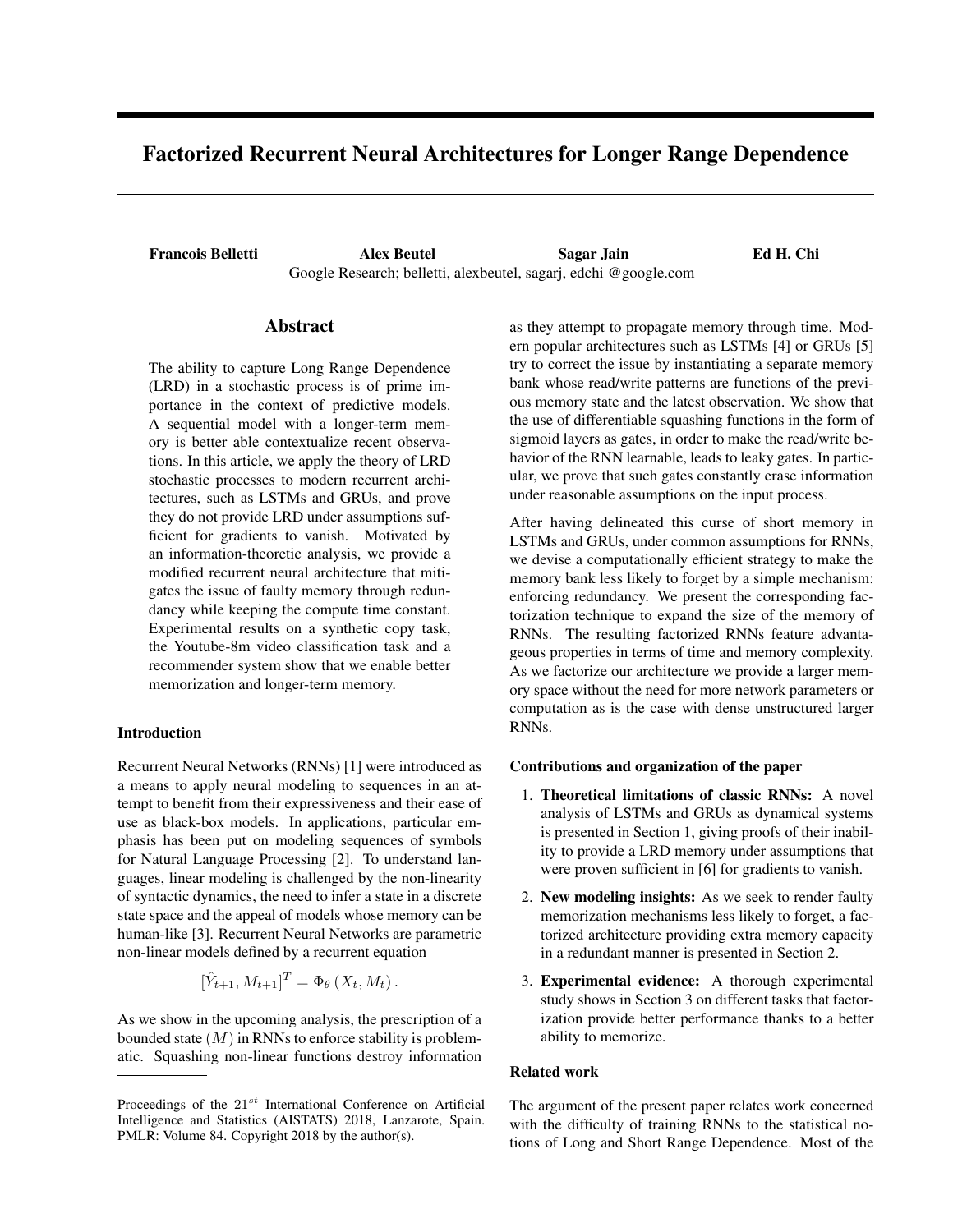work on long memory and RNNs focuses on the difficulties arising during training [7, 8, 4, 6, 9]. To train a recurrent neural network we indeed rely on Back-Propagation-Through-Time [7, 8, 4] which unfolds the recurrent cell along *K* time-steps where *K* is for instance the length *T* of a sequence of interest. This typically creates  $O(K)$ non-linearities of the sigmoid or hyperbolic tangent family along the gradient propagation path which are well known to cause vanishing gradient issues [7]. Such squashing operations have been designed to enable Long and Short Term Memory (LSTM) [4] as they maintain the state of the RNN bounded thereby preventing state explosion. Constraining the memory to belong to  $[-1, 1]$  guarantees numerical stability but jeopardizes gradient propagation by adding saturating functions. The difficulty of learning LRD in recurrent models has been connected in [6] to some properties of bifurcations in non-linear system theory [10, 11]. The current paper draws connection between vanishing gradients and the absence of Long Range Dependence [12].

## 1 LONG RANGE DEPENDENCE

The current section delves into the issues created by the presence of bounded non-linearities in RNNs. We first recall the pre-existing analysis of the impact of saturation on gradient propagation prior to stepping away from this approach and use stochastic process theory.

#### 1.1 Beyond the issue of vanishing gradients

In order to guarantee stability of the RNN, the mainstream solution has been to squash the generated candidate so that it remains in a bounded domain. Such a blunt way of guaranteeing stability first led to the design of RNNs described by dynamics [1]

$$
[\hat{Y}_{t+1}, M_{t+1}]^T = \tanh(AX_{t+1} + BM_t) \tag{1}
$$

where the input  $X_{t+1} \in \mathbb{R}^{d_i}$ , the predictions  $\hat{Y}_t \in \mathbb{R}^{d_o}$ , the candidates (state)  $M_{t+1} \in \mathbb{R}^{dim(h)}$  and the learned parameter matrices *A* and *B* are respectively in  $\mathbb{R}^{d_o + dim(h)}$ , *d*<sup>*i*</sup> and  $\mathbb{R}^{d_o+dim(h),h}$ .

## 1.1.1 Tension between memory and stability in Recurrent Neural Networks

In the linear model case, constraints can be set on the family of operators  $\{\Phi_{\theta}|\theta \in \Theta\}$  in order to guarantee that the model will not become unstable and explode as it reads a sequence of inputs  $(x_1, \ldots, x_T)$ . The strategy applied to the first Recurrent Neural Networks relies on a careful choice of the non-linearities within  $\Phi$  rather than imposing constraints on the parameter domain  $\Theta$ . Then hyperbolic tangent function in (1) bounds the state and therefore guarantees stability.

Here we can notice the shift in the way stability is guaranteed from linear models to RNNs. The stability inducing design choice is therefore very blunt and comes with a series of drawbacks that make learning Long Range Dependence challenging and may create issues when trying to make predictions in an unbounded domain such as  $\mathbb{R}^d$ .

## 1.1.2 Bounded non-linearities

Squashing states with a function such as tanh comes at the cost of making gradient back-propagation very difficult over long sequences of inputs.

The vanishing gradient issue in RNNs has been highlighted very early as their main shortcoming as it hinders their ability to learn long term dependencies [3]. If we apply Back-Propagation-Through-Time to the first generation RNN in Eq. (1) we find indeed with an additive loss function

$$
\mathcal{L}_{\Phi} = \frac{1}{N} \nabla_{\theta} \sum_{i=1}^{N} \sum_{t=t_i^s}^{t_i^e} l(Y_{t+1} - \hat{Y}_{t+1})
$$
(2)

that its gradient involves long multiplication chains as:

$$
\nabla_{\theta} \sum_{t=1}^{T} \left\{ l(\hat{Y}_t, Y_t) \right\} = \sum_{t=1}^{T} D_1 l(\hat{Y}_t, Y_t) \times \left( \sum_{s=0}^{t-1} \prod_{r=1}^{s} D_2 \Phi_{\theta}(X_{r+1}, M_r) \nabla_{\theta} \Phi_{\theta}(X_{s+1}, M_s) \right). \tag{3}
$$

where the many multiplications by  $tanh'(AX_{r+1}+B\hat{Y}_r)\times$ *B* between the output of interest at time *t* and the source input at time *s* are likely to vanish in magnitude.

Seeking stability of the RNN as a dynamical system has led to the impossible conciliation of the incentive to bound the state for stability and the need for non-vanishing gradient to learn. One solution in more modern architectures consists of using a separate memory to keep track of the context.

#### 1.1.3 Studying RNNs as dynamical systems

The remainder of the theoretical study proves that the separate memorization space modern RNNs (e.g. GRU and LSTM) allocate to materialize a latent state is not LRD under conditions that guaranteeing gradients are vanishing because of the presence of saturating read/write learnable gates. We give guarantees on RNN as a dynamical system rather than analyze its training procedure in order to delineate clear conclusions on its ability to memorize.

We choose to study whether the family of parametric models we consider can provide LRD to the candidate vector which contextualizes their predictions. The theory we consider is concerned with linear systems [13], non-linear systems [14] and recent developments in LRD [12, 15, 16].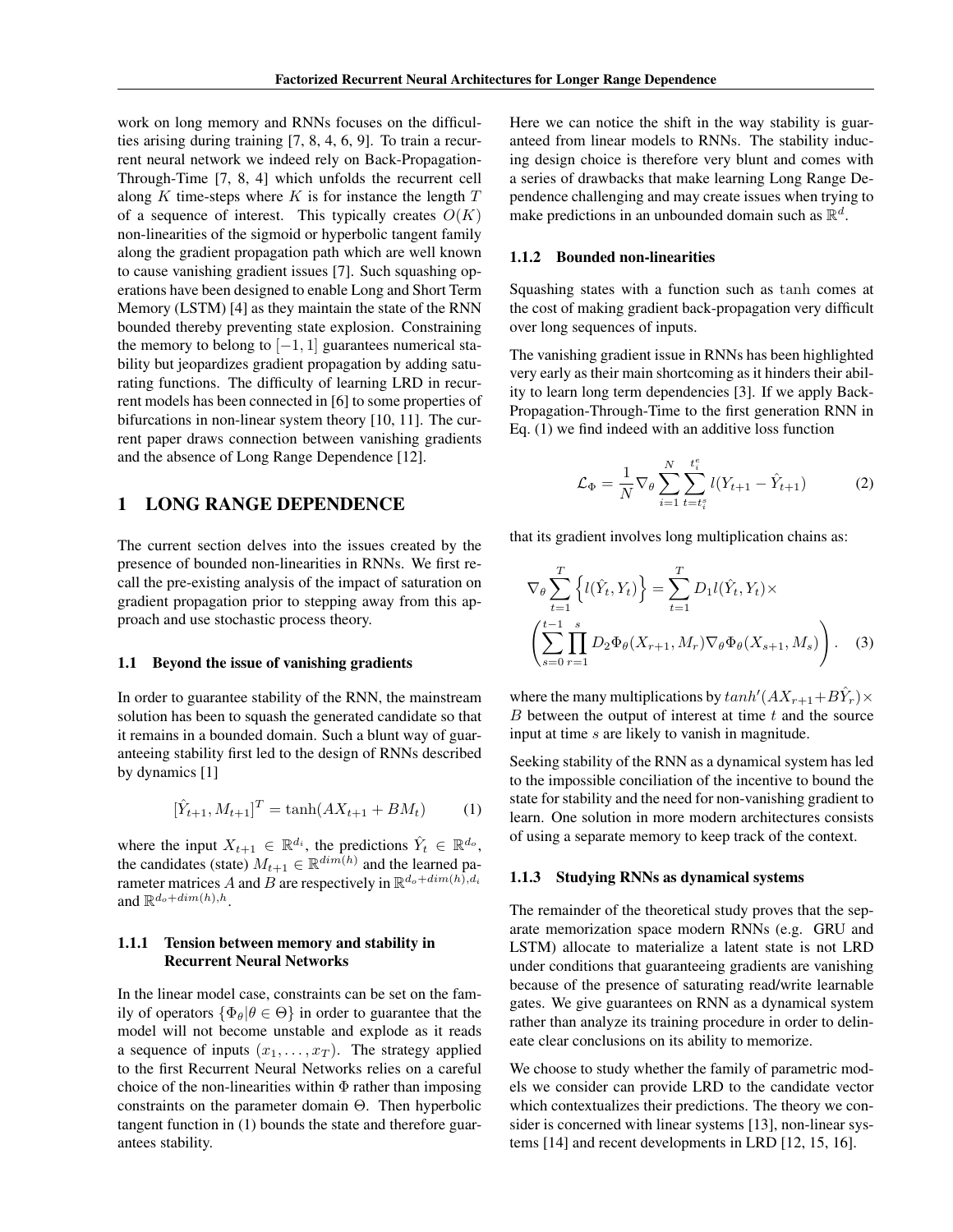$\overline{\phantom{a}}$ 

#### 1.2 Dynamical systems and Long Range Dependence

We adopt the definition of a Short Range Dependent (SRD) multivariate process given in [12]. The definition corresponds to the assumptions of Short Range Dependences needed in most of standard proofs of convergence for second order estimation for stationary processes [13].

Definition 1.1 *SRD Multivariate process: A process is SRD if and only if there exists*  $M \in \mathbb{R}$  *such that* 

$$
\exists t \in \mathbb{N}, \sum_{h \in \mathbb{N}} \|Cor(X_t, X_{t+h})\|_2 < M.
$$

In the present paper "Cor" stands for correlation. In the second order stationary setting the definition trivially reduces to  $\sum_{h \in \mathbb{N}} || \text{Cor}(X_0, X_h) ||_2 < +\infty$  as Cor $(X_t, X_{t+h})$  only depends on *h*. We do not make such assumption in the following and we will indicate under which stationarity conditions the properties we highlight hold.

Lemma 1.1 *Short Range Dependent recursion: Consider a* stochastic process  $(y_t)_{t \in \mathbb{N}}$  in  $\mathbb{R}^d$  with  $E(y_t) < +\infty$  such *that*

$$
y_{t+1} = A_t y_t + \epsilon_t
$$

*where*  $\forall t \in \mathbb{N}, \ \forall s \geq t, E(y_t \epsilon_s^T) = 0$ . If there exists  $\alpha > 0$ *so that the spectral radii of the operators*  ${A_t | t \in \mathbb{N}}$  *are uniformly bounded by*  $1 - \alpha$  *then the process*  $(y)$  *is SRD.* 

Proof 1.1 *One can write*

$$
y_{t+1} = \left(\prod_{s=0}^{t} A_s\right) y_0 + \sum_{s=0}^{t} \left(\prod_{h=s}^{t} A_h\right) \epsilon_s, \text{ then } E\left[y_{t+1} y_0^T\right]
$$

$$
= \left(\prod_{s=0}^{t} A_s\right) E\left[y_0 y_0^T\right] + \sum_{s=0}^{t} \left(\prod_{h=s}^{t} A_h\right) E\left[\epsilon_s y_0^T\right].
$$

*Then by using the fact that the Frobenius norm is algebraic with respect to the matrix multiplication operator and the*  $$ 

$$
\left\| E\left[y_{t+1}y_0^T\right] \right\|_2 \le \left(\prod_{s=0}^t \left\|A_s\right\|_2\right) \left\| E\left[y_0y_0^T\right] \right\|_2.
$$

*The assumption on the spectral radius of A implies that*  $\overline{\mathbf{H}}^t = \mathbf{A} \mathbf{A} \mathbf{A} \mathbf{A}$   $\mathbf{A} \mathbf{A} \mathbf{A}$   $\mathbf{A} \mathbf{A}$   $\mathbf{A} \mathbf{A}$   $\mathbf{A} \mathbf{A}$   $\mathbf{A} \mathbf{A}$   $\mathbf{A} \mathbf{A}$   $\mathbf{A} \mathbf{A}$   $\mathbf{A} \mathbf{A}$  $\prod_{s=0}^{t} ||A_s||_2 \leq (1 - \alpha)^t$  *which concludes the proof.*  $\blacksquare$ 

#### 1.3 Analysis of LSTM as a dynamical system

Let us remind the reader of the dynamical equations defining the LSTM [4] RNN with input  $(x_t)$  and output  $(h_t)$ :

| Forget gate:    | $f_t = \sigma(W_x^f x_t + W_h^f h_{t-1} + b^f)$   | (4) |
|-----------------|---------------------------------------------------|-----|
| Input gate:     | $i_t = \sigma(W_x^i x_t + W_h^i h_{t-1} + b^i)$   | (5) |
| Candidate:      | $\tilde{c}_t = \tanh(W_x x_t + W_h h_{t-1} + b)$  | (6) |
| Context update: | $c_t = f_t \odot \tilde{c}_t + i_t \odot c_{t-1}$ | (7) |
| Output gate:    | $o_t = \sigma(W_x^o x_t + W_h^o h_{t-1} + b^o)$   | (8) |
| Output:         | $h_t = o_t \odot \tanh(c_t)$                      | (9) |
|                 |                                                   |     |

 $\mathbf{where} \ x_t \in \mathbb{R}^d, h_t \in \mathbb{R}^{dim(h)}, c_t \in \mathbb{R}^h, W_d \in \mathbb{R}^{d,d}, W_h \in \mathbb{R}^{dim(h)}$  $\mathbb{R}^{dim(h),d}, b \in \mathbb{R}^{h}, f_{t} \in \mathbb{R}^{dim(h)}, i_{t} \in \mathbb{R}^{dim(h)}, o_{t} \in \mathbb{R}^{dim(h)}.$ 

#### 1.4 Analysis of GRU as a dynamical system:

Let us remind the reader of the dynamical equations defining the GRU [5] RNN with input  $(x_t)$  and output  $(h_t)$ :

$$
\text{Read gate:} \qquad \qquad r_t = \sigma(W_x^r x_t + W_h^r h_{t-1} + b^r) \tag{10}
$$

Update gate: 
$$
u_t = \sigma(W_x^u x_t + W_h^u h_{t-1} + b^u)
$$
 (11)

Candidate:  $\tilde{h}_t = \tanh(W_x r_t \odot x_t + W_h h_t + b)$  (12)

Context update:  $h_t = (1 - u_t) \odot h_{t-1} + u_t \odot \tilde{h}_t$  (13)

where  $x_t \in \mathbb{R}^d$ ,  $c_t \in \mathbb{R}^{dim(h)}$ ,  $W_x \in \mathbb{R}^{dim(h),d}$ ,  $W_h \in$  $\mathbb{R}^{dim(h), dim(h)}$   $b \in \mathbb{R}^{dim(h)}$ ,  $r_t \in \mathbb{R}^{dim(h)}$ ,  $u_t \in \mathbb{R}^{dim(h)}$ . While the dimension of the input is *d*, the memory and output have dimension *h*.

#### 1.4.1 Sigmoid gates and LRD

Lemma 1.2 *Sigmoid gate induces short memory: If the operators*  $W_x \in \mathbb{R}^{h,d}$ ,  $W_h$  *in*  $\mathbb{R}^{dim(h),dim(h)}$  *and the bias vector*  $b \in \mathbb{R}^{dim(h)}$  *take finite values and the input processes*  $(x_t)$  *and*  $(h_t)$  *are bounded then there exists*  $\alpha_g > 0$  *such that* 

$$
\|\sigma(W_x x_t + W_h h_t + b)\|_{\infty} \le (1 - \alpha_g).
$$

Proof 1.2 *The property is a direct consequence of the definition of the sigmoid function and the uniform boundedness of the process*  $(W_x x_t + W_h h_t + b)$ .

The lemma above, combined with lemma 1.1 implies immediately that the presence of gated re-memorization mechanisms in the context update equations of the LSTM network (7) and the GRU network (13) only enables SRD. Therefore we need to rely on the tanh based candidate generation mechanism in the LSTM (6) and the GRU (12) to enable LRD memory.

## 1.4.2 Candidate generation in GRU and LSTM and LRD

We use theoretical arguments to prove in the following that under reasonable assumptions LRD cannot occur under the condition presented in [6] as sufficient for gradients to vanish. The proofs only complement pre-existing literature about how basic tanh based RNNs have difficulties learning LRD patterns.

The following proposition furthers the attempt to relate train time misbehavior of RNNs with the properties of the corresponding dynamical system presented in [6]. The work therein explains how some bifurcations between attraction basins of chaotic attractors [11, 10] of a tanh RNN that were unraveled in [17] can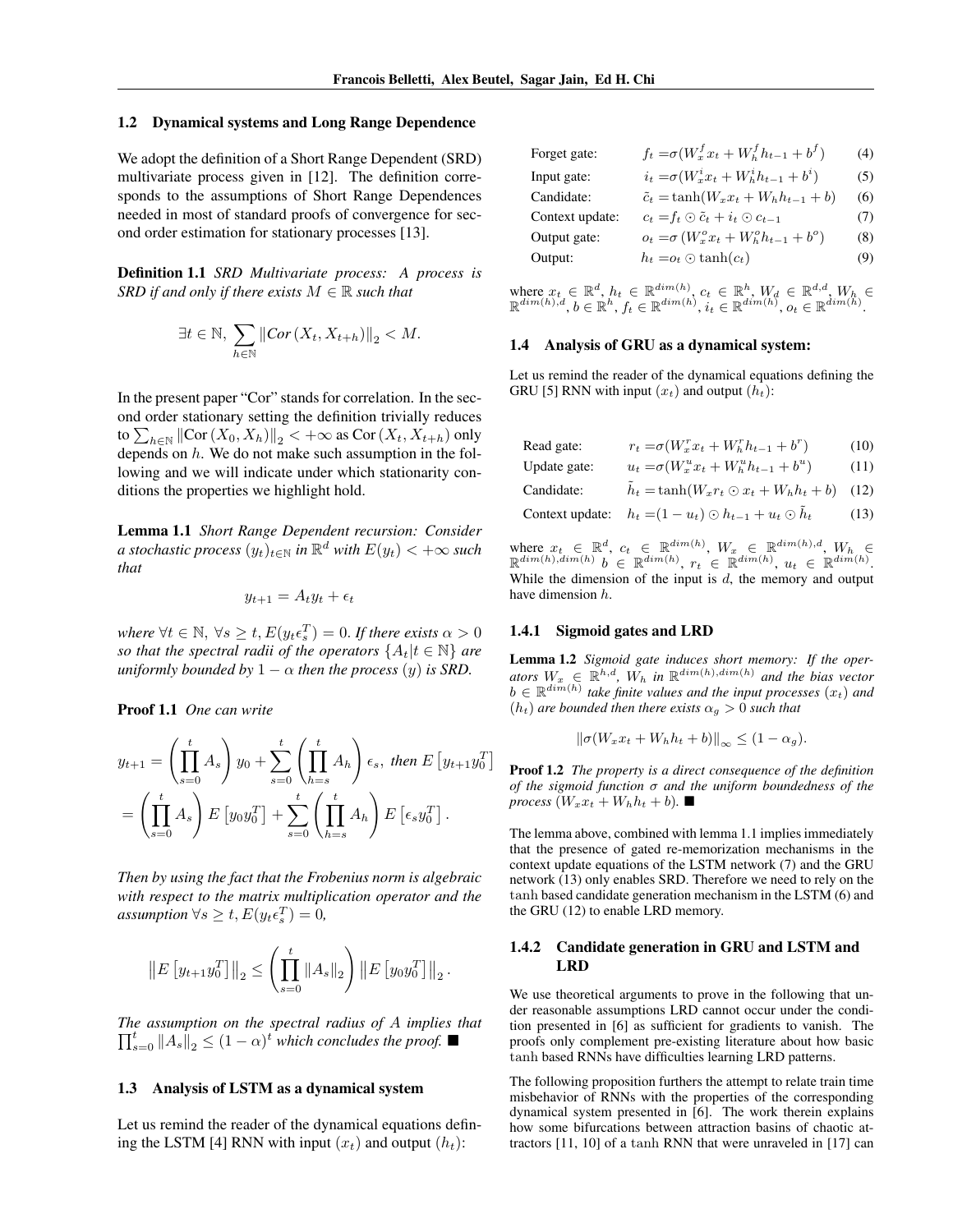be related to training time exploding gradients. Such study was limited to the uni-variate setting. The work in [6] also gives a sufficient conditions at training time on the Jacobian of the RNN to create vanishing gradient issues. Such are the sufficient conditions that were given for multi-variate RNNs:

Proposition 1.1 *Sufficient conditions for gradients to vanish [6]: If the spectral radius of*  $W_h$  *is*  $\lt$  1 *then gradient vanish in backpropagation through time.*

We complete the work relating sensitivity to inputs and memory in a more general setting with the following proposition.

Proposition 1.2 *Relating vanishing gradient to SRD: If the spectral radius of*  $W_h$  *is*  $\lt$  1 *and the series*  $(h_t)$  *is of constant variance then the RNN is SRD.*

**Proof 1.3** Let us denote  $F_t$  the mapping

$$
(h_0, \ldots, h_t, x_0, \ldots, x_t) \to h_{t+1} = F_t (h_0, \ldots, h_t, x_0, \ldots, x_t)
$$

*is such that the partial Jacobian*  $D_{h_0}F_t$  *has a spectral radius uniformly*  $\langle \lambda^t \rangle$  *where*  $\lambda \langle 1 \rangle$  *with the assumption that the spectral radius of*  $W_h$  *is*  $\lt$  1*. (a proof can indeed quickly be given by induction as in [6]). Let us then write*  $E[h_0h_{t+1}]$  *as* 

$$
\int_{h_0 \in B^{\infty}(1)} h_0 E[F_t(h_0, \ldots, h_t, x_0, \ldots, x_t) | h_0]^T d\mu_0
$$

*where*  $\mu_0$  *is the probability distribution of*  $h_0$ *. We can devise*  $a$  function  $u^*(h_0, \ldots, h_t, x_0, \ldots, x_t)$  such that  $E[h_0h_{t+1}] =$  $\int_{h_0 \in B^\infty(1)}$ 

$$
h_0E[h_t|h_0]^TE[D_{h_0}F_t(u^*(h_0,\ldots,h_t,x_0,\ldots,x_t))|h_0]^Td\mu_0
$$

*and with the bound on the spectral radius of*  $D_{h_0}F_t$  *we conclude the proof.*  $\blacksquare$ 

Theorem 1.1 *Short range dependent context: Under the assumptions of propositions 1.1, 1.2 and 1.3, the context of a GRU or LSTM is SRD if its variance is constant through time under conditions that guarantee vanishing gradients.*

Proof 1.4 *The theorem is a direct consequence of the application of lemma 1.1 after proposition 1.3.* ■

The theorem above show that the dynamics defining LSTM and GRU networks with vanishing gradients only lead to the calculation of a SRD context under the assumption that the operators involved are full rank, that the series of inputs are not entirely deterministic given the filtration associated with the context and the context has constant variance. Any feed-forward post-processing pipeline is likely to be indeed be hampered if the variance structure of  $(h_t)$  change through time.

The theorems above establish a link between vanishing gradients and Short Range Dependence. As in [6] we manage to relate sensitivity analysis of RNNs with their memory as dynamical systems. A difference though is that we conduct our analysis entirely in the multi-variate setting.

### 1.4.3 Information theoretical insights for longer memory

Let us delve into the issues of Short Range Dependence following an information theoretical approach in order to identify how

information is memorized in the network. The following proposition shows that the candidate generation we consider can only lead to memorizing inputs in a bounded space perturbed by a nonvanishing amount of noise.

Proposition 1.3 *Decomposition of candidate generation: Assume the input process*  $(x)$  *is bounded and that there exists*  $\beta > 0$ *such that*  $\forall t \in \mathbb{N}, ||x||_{\infty} > \beta$ . Assume also that there exists  $\gamma > 0$ *such that*  $\forall t \in \mathbb{N}$ ,  $\text{Var}(x_t | h_{s \leq t}) > \gamma$ . If the  $d \times d$  matrices  $W_x$ and  $W_h$  are full rank then there exists a function  $\phi_t : \mathbb{R}^d \to \mathbb{R}^d$ *and a stochastic process*  $(\epsilon)$  *with such that*  $\forall s \geq t$ ,  $E(h_t \epsilon_s^T) = 0$ ,  $Var[\epsilon_t | h_{s \le t}] > \nu^2 > 0$  *and* 

$$
\tanh(W_x x_t + W_h h_t + b) = \phi_t(h_t) + \epsilon_t.
$$

The assumption we make on the infinite norm of the input process stems from the fact that most successful applications of RNNs in Natural Language Processing [18], automated translation [3, 19] or recommendation rely on an embedding to represent input data. In such a setting, all inputs  $(x_t)$  belong to a finite dictionary of learned vectorial representations. Learning such representations with SGD leads to non zero encoding vectorial representations (on all coordinates).

The assumptions we make about the rank of the learned linear operators stem from the practical setting of the use of such models after training by Stochastic Gradient Descent (SGD). In such a setting, the accumulation of noisy gradient updates prevents rank deficiency in  $W_x$  and  $W_h$ .

Finally, the assumption on the conditional variance of the input process given the state means that we consider a non-degenerate innovation process is entailed in the input. In other words, we consider that new inputs cannot be exactly predicted by a series of previous states. The assumption is natural as if the input could be linearly predicted by the state observing them would not bring novel information in the RNN.

Proof 1.5 *With the assumption on the rank of Wh, there exists*  $\beta' > 0$  such that  $\forall t \in \mathbb{N}, \forall i \in 1 \ldots d, |(W_h h_t)_i| > \beta'.$  Using *the theorem of intermediary values, one can therefore write*

$$
\begin{aligned} \tanh(W_x x_t + W_h h_t + b) \\ &= \tanh(W_h h_t + b) + (1 - \tanh^2)(u^*) \odot (W_x x_t) \\ &= \tanh(W_h h_t + b) + g_t(h_t) + \epsilon_t. \end{aligned}
$$

*where*

0*.*

$$
\forall i \in 1...d, u_i^* \in ((W_h h_t + b)_i, (W_h h_t + W_x x_t + b)_i),
$$
  
\n
$$
g_t(h_t) = E \left[ (1 - \tanh^2)(u_t^*) \odot (W_x x_t) | h_{s \le t} \right] \text{ and}
$$
  
\n
$$
\epsilon_t = (1 - \tanh^2)(u_t^*) \odot (W_x x_t) | h_{s \le t}.
$$
  
\n
$$
E \left[ (1 - \tanh^2)(u_t^*) \odot (W_x x_t) | h_{s \le t} \right].
$$

*By definition of*  $\epsilon_t$ ,  $E\left[\epsilon_t | h_{s \leq t}\right] = 0$  *therefore*,  $\forall s \leq t$ ,  $E[\epsilon_t h_s] =$ 

*By uniform boundedness of*  $W_x x_t + b$  *and*  $W_x x_t + W_h h_t + b$ , *there exists*  $\gamma' > 0$  *such that*  $\min_{i=1...d} |(1 - \tanh^2)(u_i^*)_i| \geq \gamma'$ *and as*  $Var[x_t|h_{s\leq q}] > \gamma$  *with the fact that*  $W_x$  *is full rank, we conclude the proof.* ■.

Such a proposition shows that as the RNN puts novel information into its memory, a non-vanishing amount of noise impacts all the channels of the memory bank.

Information theory helped [20] characterize the capacity per neural unit of some RNNs. We now employ some information theoretical insights to understand more formally the influence of the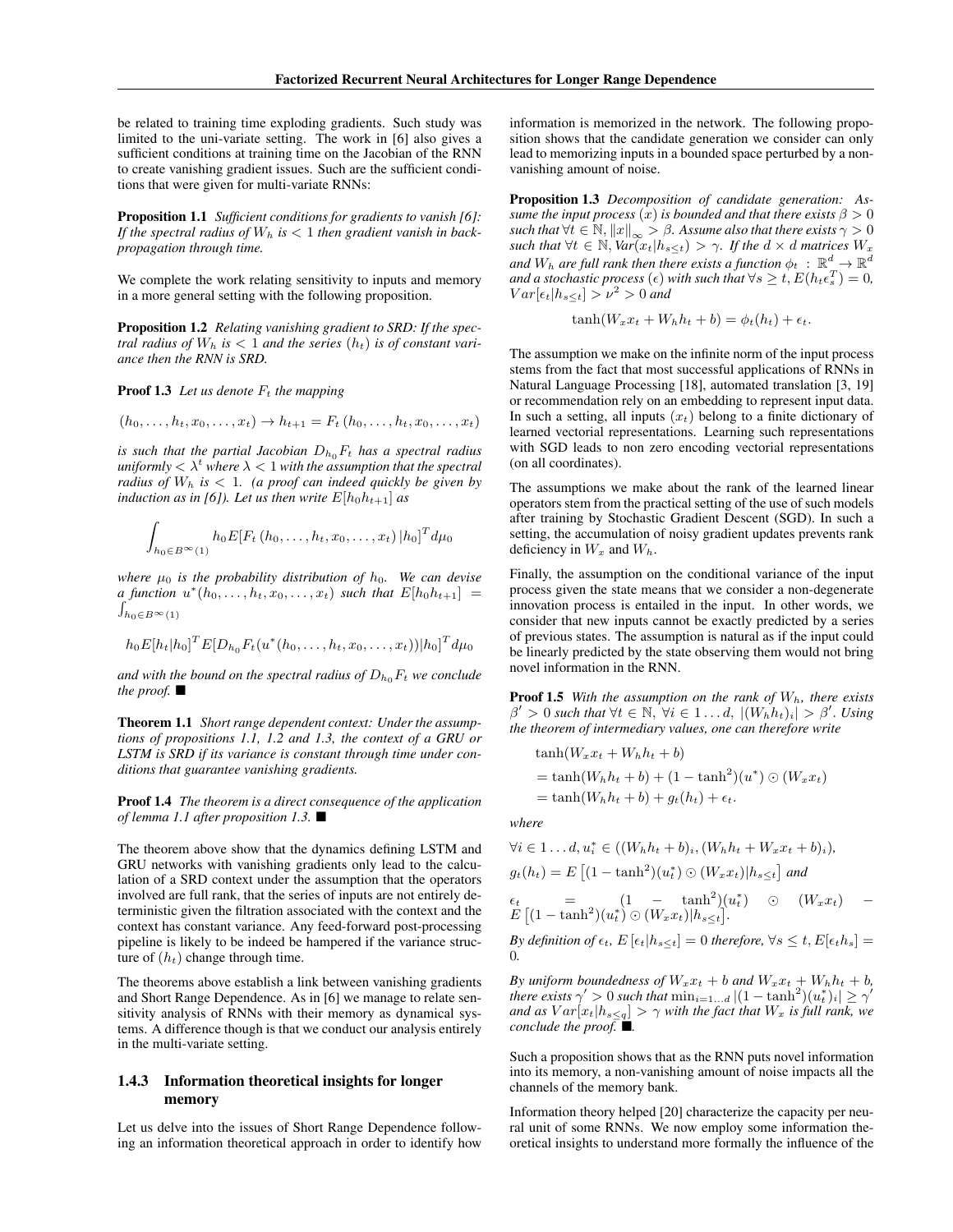number of channels we employ *H* on the mutual information between  $h_t$  and  $h_{t+1}$ :

$$
I(h_{t+1}, h_t) = H(h_{t+1}) + H(h_t) - H(h_{t+1}, h_t)
$$

where  $H$  denotes the entropy of random variable [21, 22]. Let us remind the reader of a more general statement made in [23] on the impact of additive Gaussian noise in the multivariate setting.

Theorem 1.2 *Additive Gaussian noise and mutual information* [23, 24]: Consider two random variables X and Y in  $\mathbb{R}^H$ *linearly related by*

$$
Y = \eta W X + \epsilon
$$

*where*  $\epsilon \sim \mathcal{N}(0, \Sigma)$ ,

$$
I(X,Y) = \frac{1}{2} \log \left( I + \eta \Sigma^{-1/2} W^T W \Sigma^{-1/2} \right).
$$

The theorem may be immediately used to prove the following:

Proposition 1.4 *Mutual information with Gaussian noise model in RNN: Assuming that*  $x_t \sim \mathcal{N}(0, diag(\sigma, \ldots, \sigma))$ *, W<sub>h</sub> is full rank with dim*(*h*) *representation dimensions*

$$
I(h_t, \tanh(W_x x_t + W_h h_t + b)) = \frac{dim(h)}{2} \log(1 + \frac{\eta}{\sigma})
$$

Proof 1.6 *Let us start by using the fact mutual information is invariant under reparametrization by diffeomorphisms [25]. There* $f$ *ore,*  $I(h_t, \tanh(W_x x_t + W_h h_t + b)) = I(W_h h_t, W_x x_t + b)$ *Whht*)*, and a direct application of 1.2 concludes the proof.*

In order to provide a amount of memory in the corresponding noisy encoding setting, we therefore choose to increase the number of memory channels. The following section shows how a redundant recurrent architecture leads to the formation of a higher numbers of encoding channels while keeping the number of parameters of stacked RNNs unchanged. In particular, Theorem 1.1, Proposition 1.3 and 1.4 provide new theoretical insights on LRD in RNNs.

# 2 FACTORIZED RECURRENT ARCHIECTURES

The previous section highlighted the shortcomings of popular RNNs relying on saturating candidate generation and gating mechanisms. In particular, the memory appears to leak at each time step the RNN is applied. We now develop a strategy to mitigate the issue.

### 2.1 Modeling challenges

**The need for larger memory:** One way to render the memory more LRD consists rather trivially in extending it. By allowing for more dimensions to represent a memorized past event, it is more likely that information will be preserved over longer periods of time. In a RNN featuring a candidate generation *W<sup>h</sup>* as in a LSTM or GRU one issue though is the quick rate at which the number of parameters and the computational burden increases with respect to the dimension of the memory. The corresponding rate is indeed quadratic in the size of the memory space. Therefore, we may want to find a strategy to obtain a larger memory without adding too many parameters.

Tight computational constraints: As recurrent models are served in applications involving latency-sensitive predictions such as recommender systems, we are looking for a solution that keeps the compute time of the network we consider mostly unchanged.

#### 2.2 Block diagonal RNNs

Combining the insights above, we understand a larger memory with compartmented gates is suitable to mitigate the issue of non LRD contextualization. Such is the architectural modification we bring to the LSTM and GRU architectures we consider. In the present paper, we refer to the resulting RNNs as "factorized" recurrent neural networks [26]. While our approach is driven by theory we relate it to similar modifications given to LSTMs with large numbers of parameters to speed up their serving in [26]. In the present paper our insight and aim are different. Instead of seeking a strategy to accelerate a network without excessive degradation of its performance we want to enable longer term memory.

We show in the last experimental section that we indeed manage to improve performance, thanks to better memorization abilities, with an equal number of parameters. Furthermore, we give a different interpretation of the factorization procedure as providing another degree of freedom in the specification of the neural architecture that decouples the size of the memory bank from the capacity of the parametrized layers.

#### 2.2.1 Specification of architecture

Let us specify the factorized LSTM and GRU architectures formally. Let *g* be an even divider of the output dimension *h* and the input dimension *d*. A "factorized" architecture imposes a *g*block-diagonal structure to all the linear operators involved in the RNN. Imposing such structure is equivalent to dividing the input and output spaces into *g* sub-spaces of equal dimensions and instantiating a RNN on each of the sub-space. Consider inputs  $X_t \in \mathbb{R}^d$ , and outputs  $\hat{Y}_{t+1} \in \mathbb{R}^d$ . The inputs are divided into *g* separate  $\psi$ <sub>g</sub>-dimensional vectors  $\{X_t^i | i = 1 \dots g\}$  which yields *g* outputs and states  $\left\{ \hat{Y}_{t+1}^i, M_{t+1}^i | i = 1 \dots g \right\}$  – each of  $d/g$  dimensions – as one applies *g* mappings with distinct parameter sets  $\{\theta^i | i = 1 \dots g\}$ . Prior to concatenating the *g* outputs of  $d/g$  dimensions each, one can write factorized recurrent block-diagonal architecture as follows:

$$
\forall i \in \{1...g\}, \ [\hat{Y}_{t+1}^i, M_{t+1}^i]^T = \Phi_{\theta^i} \left(X_t^i, M_t^i\right). \tag{14}
$$

## 2.2.2 Manipulating memory and learning capacity independently

Grouped LSTMs have been introduced primarily to obtain faster, less memory-demanding recurrent neural networks. One issue with a recurrent neural network with *d*-dimensional inputs and *dim*(*h*)-dimensional contexts is that the number of parameters grows as  $O(((d+dim(h)) \times dim(h))$  while requiring a dense matrix multiply requiring  $O(((d+dim(h)) \times dim(h))$  add/multiply operations. A grouped recurrent network is obtained by imposing a block-diagonal structure to the dense linear operators used within the network. If *g* groups are used, the number of parameters and add/multiply operations is divided by *g*. That is, with *g* groups we have  $O(g \times ((d + dim(h)) \times dim(h))/g^2)$  compute and memory complexity.

We further improve the performance of the "factorized" architecture's memory in contexts where regime switches are expected.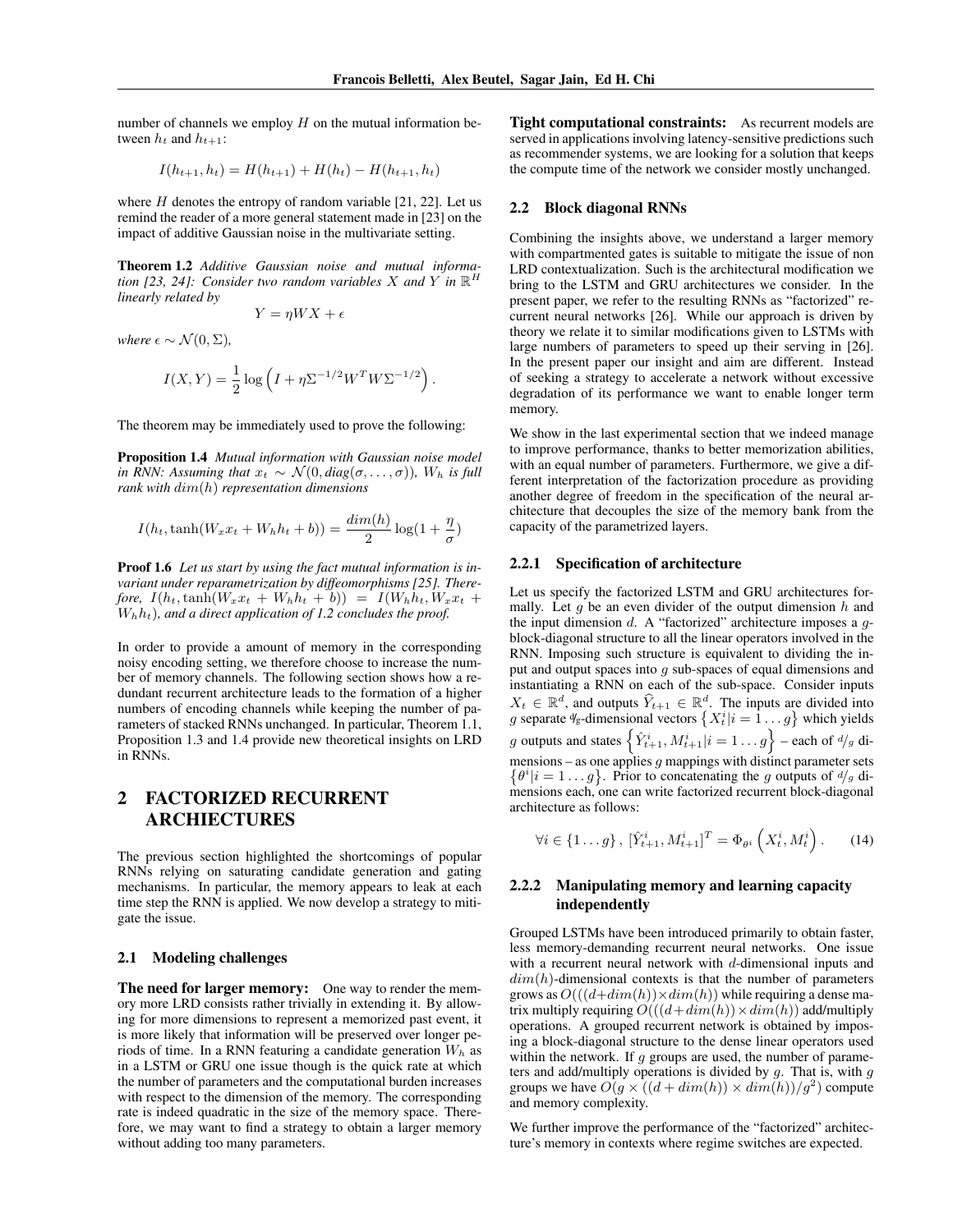#### 2.2.3 Block diagonal context switching RNN

As we consider an architecture splitting the input and output spaces and unrolling a RNN on each subspace prior to concatenating the outputs, we can think of each subspace as dedicated to a particular modality of the input. Such a feature is particularly appealing in the setting of context-switching sequences.

As a user browses the web for instance, they are most likely going through different behavioral models. Professional browsing, leisure related browsing, news related browsing, purchase related browsing can be thought as such different modalities. When trying to predict the next page a user will browse in order to serve an appropriate modification, it may be worthwhile switching context between multiple small models, each of which is a specialist in a particular modality.

One of the advantages of the factorization, which we actually use for our recommendation system numerical experiment, is that enabling such context switching is immediate. We instantiate an auxiliary RNN with *g* outputs. The outputs are normalized and applied as a mask to the *g* input subspaces and/or *g* output subspaces. Such a scheme merges the mixture of expert factorization presented in [27] while contextualizing the switching between experts as the dispatching auxiliary network is itself recurrent. It is noteworthy that such an extension comes at a small computational cost as *g* is typically small as compared to *d* and *h*. We illustrate the architecture in Figure 5.

## 3 NUMERICAL EXPERIMENTS

The previous section described how out theoretical study informed our design decisions in order to enable longer memory in the RNNs we consider. We now gather empirical evidence showing factorization improves the memory of GRUs and LSTMs.

#### 3.1 Experiments on synthetic data

The first experiment we consider is designed to challenge the ability of RNNs to remember their first input. Inspired by the copy task in [28] we task our RNNs with reading a uniformly distributed random input binary pattern of <sup>6</sup> symbols in *{*0*,* <sup>1</sup>*}*<sup>8</sup> and repeating it. That is, the alphabet we consider has 256 possible letters and a word consists of 6 characters. For 4 repeats, given an input sequence (word*,* 0*,* 0*,* 0*,* 0) the RNN has to output (word*,* word*,* word*,* word*,* word). All samples generated for a batch are new and therefore there is no train-set/test-set split.

In order to demonstrate a differential in the ability to memorize between our baseline models and their factorized counter-parts we progressively increase the number of times the first word is to be repeated. The model we consider has one hidden layer as we stack two RNNs one on top of another, which is standard in RNNs as they are applied to tasks such as automated translation [29] or speech recognition [30]. We train the networks with RMSProp [31] with minimal hyper-parameter tuning.

The results presented in Figures 1, 2 and 3 demonstrate that the factorized architectures offers better performance in copy task involving long term memory than the baselines we consider. Although the memory space is larger, the compute and memory burdens are identical to the baseline.

#### 3.2 Youtube video classification

Now that we have demonstrated the better performance factorized architectures provide on the LRD synthetic copy-task, let us focus



Figure 1: The cross-entropy losses of LSTM (top), GRU (bottom) is smaller when they are factorized to allow for a larger memory space at equal number of parameters. We can appreciate how the gap widens as the number of repeats increases from 4, to 8, 16, and finally 32.



Figure 2: As we ask to copy an initial random symbol 4, 8, 16 and 32 times, our 4 factorized LSTM performs better on the LRD copy task than a its standard counterpart with the sample number of parameters and computations.



Figure 3: As we ask to copy an initial random symbol 4, 8, 16 and 32 times, our 4 factorized GRU performs better on the GRU copy task than a its standard counterpart with the sample number of parameters and computations.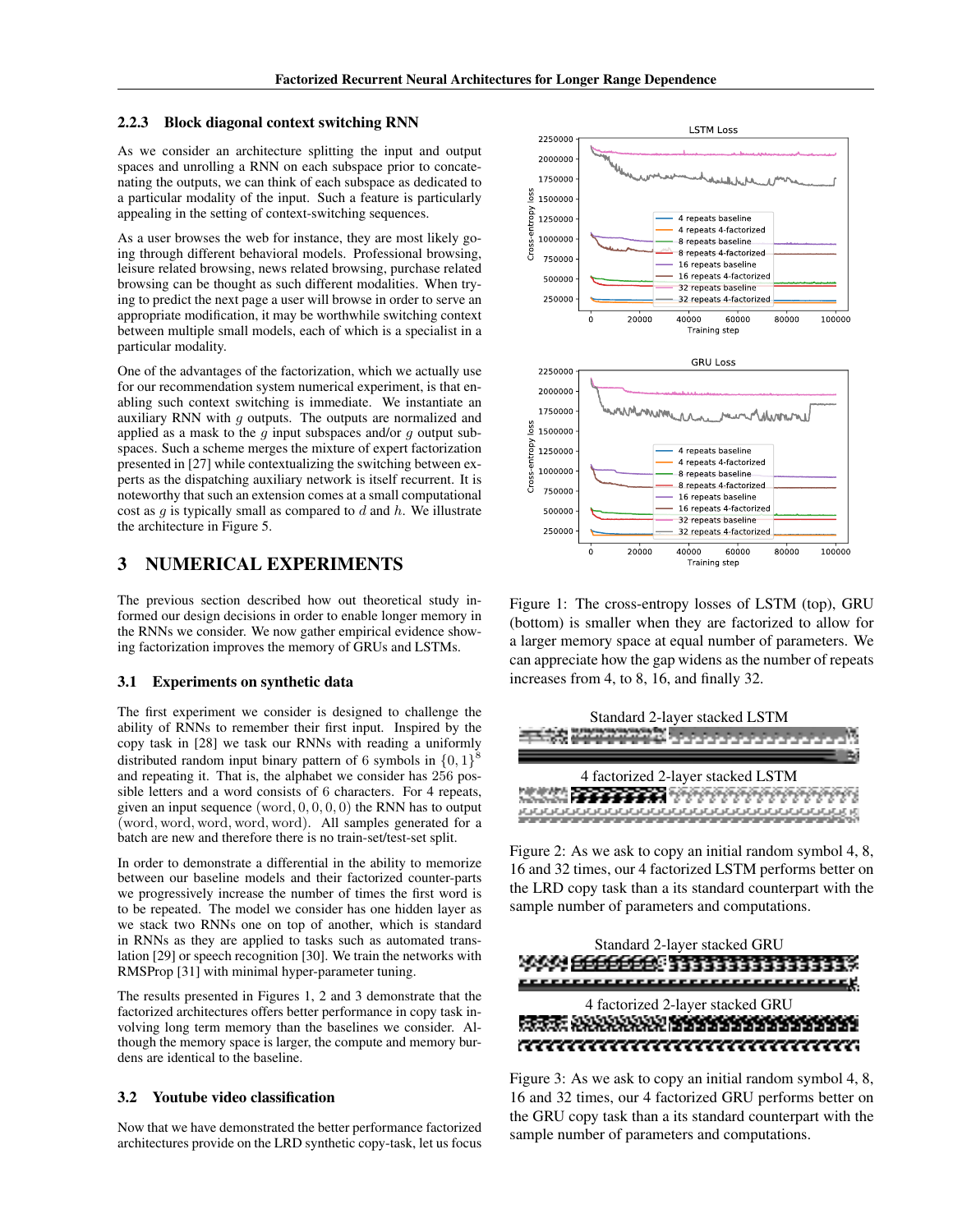| Model                   | Hit@1 | Perr  |
|-------------------------|-------|-------|
| Baseline LSTM [32]      | 0.645 | 0.573 |
| 4-Factorized LSTM small | 0.719 | 0.604 |
| 4-Factorized LSTM big   | 0.809 | 0.641 |

Table 1: Test performance on the Youtube-8m classification experiment. Hit @ 1 rate and Precision at equal recall. The small 4-Factorized as 4 times as few parameters than the baseline and the same amount of memory. The big 4-Factorized has the same number of parameters than the baseline and a larger memory.

on a real world example LRD very high dimensional sequence classification experiment: the Youtube-8m challenge [32].

The Youtube-8m dataset is a massive dataset of pre-featurized videos frames [32] which leaves researchers with the task of building architectures that leverage the temporal structure of the featurized input. This enables the 2-layer LSTM presented in [32] to achieve state of the art results in terms of video classifications. We compare the 2-layer baseline with a factorized architecture where  $q = 8$ . In this section we try two alternate versions of the factorized architecture: one version uses block diagonal operators of the same size with 8 blocks thereby decreasing the number of parameters and amount of computations needed by a factor of 8, a second version corresponds to the normal factorized architecture we propose where the number of parameters and computations is the same as the baseline but the memory space is 8 times as big. We use ADAM [33] for training with the very same hyperparameters that were employed to establish the baseline in [32].

As revealed by Figure 4 and Table 2, the factorization we propose offers substantial gains of performance. Classifying a video sequence is indeed a LRD as frames located at the beginning of the video inform the classification decision.

### 3.3 Latency sensitive recommendations

Neural recommender systems attempt at foreseeing the interest of users under extreme constraints of latency and scale. Recent examples of RNN networks employed to serve recommendations can be found in [34] and in [35] where they provide cutting edge performance. In order to identify the preferences of a given user based on their history, one may need to reach for information located far back into the past to predict the next items for which there should be an impression. Guessing the next item that the user consumes is considered the correct answer. Such a problem setting is indeed common in collaborative filtering [36, 37] recommendations.

#### 3.3.1 Baseline

The baseline model at the core of the work aims at providing recommendations to users accessing a browsing page where impressions are displayed and having previously used the website with the same personal account. The model of interest is a neural sequential predictor mapping a sequence of observations  $(t(1), X(1)) \ldots (t(T), X(T))$  to a predicted item  $\xi$ . Here each observation  $X(t)$  is multivariate, it typically entails a consumed item ID  $\xi(t)$ , a page id  $p(t)$  and some metadata such as the timestamp *t* corresponding to the instant consumption started. The current model relies on a Recurrent Neural Network (RNN) to read through the sequence of past observations and predict the ID of the next item to be consumed by the user. A block diagram illustrates the architecture in Figure 5.



Figure 4: On the youtube 8m classification factorized architectures provide a substantial gain of classification accuracy as compared to their unstructured counterparts. We notice here that even a factorized architecture with fewer parameters than the baseline performs better.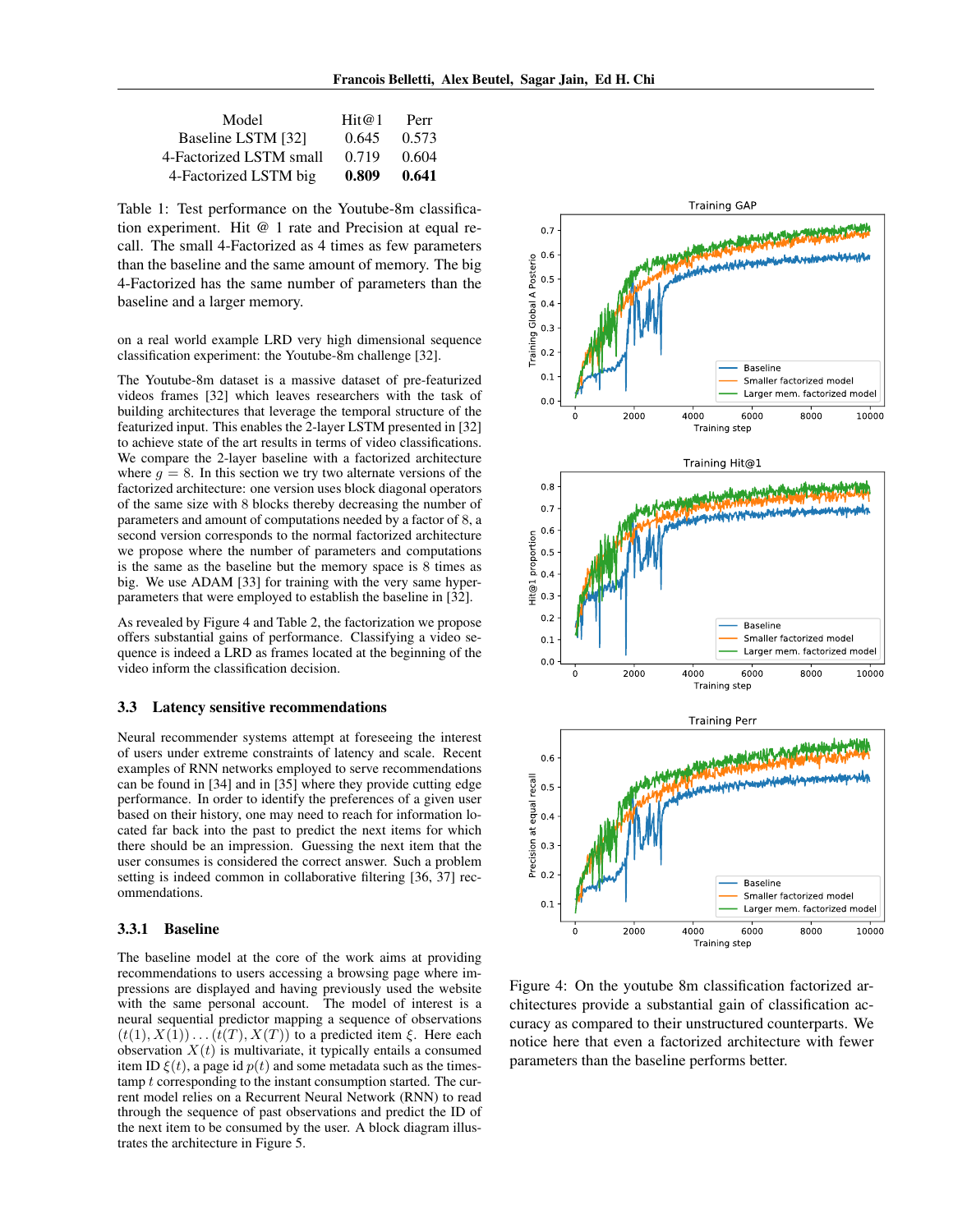



Figure 5: Architecture of the neural recommender we consider. We factorize the GRU at the core of model as in (14).

Valuable information for the current prediction is present in old observations thereby requiring our model to be LRD in order to improve the experience of users by providing more accurate recommendations. Such a feature is expected for a problem attempting to predict the behavior of a human as one of most salient characteristics of our species is to keep memory of events through months, years and decades.

#### 3.3.2 Experimental setting

The input fed into the recurrent network of interest consists of a timestamped collection (item id, page id, t). The sequences are truncated to 500 items. The item vocabulary comprises of 2M most popular items of the last 48 hours. We present here results obtained on a dataset where only about 700 000 pages are present that correspond to most popular pages. Only data from the last 7 days is used for training and only from the last 2 days for testing. The train/test split is 10*/*90%. The test set does not overlap with the train set and corresponds to the last temporal slice of the dataset. The neural network predicts, for a sample N of negatives, the probability that they are chosen as classically a negative sampling loss is employed in order to leverage observations belonging to a very large vocabulary [38]. Adagrad is used as an optimization procedure as other optimizers have lead to serious divergence

| Model                   | MAP@20 |
|-------------------------|--------|
| <b>Baseline</b>         | 0.117  |
| Factorized model        | 0.122  |
| Context switching model | 0.126  |

Table 2: Performance of baseline, factorized and context switching architectures on the recommendation task. It is noteworthy that in this experiment the number of parameters of the fully connected layers located after the GRU at the core of network is higher after factorization.

issues. The loss being minimized is

$$
\sum_{l \in \text{Labels}} w_l \times \text{CrossEntropy}(\text{SampledSoftmax}(\xi(t+1)))
$$

where the SampledSoftmax [38] uses 20000 randomly sampled negatives and  $w_l$  is the weight of each label.

The Mean-average-precision-at-20 (MAP@20) is the main performance metric we monitor. As training time is critical in order to prevent model staleness, we compare the MAP@20 of competing architectures as they reach 5 million steps of optimization.

## 3.3.3 Context switching versus redundant memory: an ablation study

In the setting of item recommendations we choose to employ the context switching extension introduced in 2.2.3. As the results presented in Table 2 demonstrate factorizing the recurrent model at the core of the recommender is key to improve predictive performance on long sequences of browsing activity. Adding a context-switching mechanism to the factorization in order to account for the fundamental multimodality of browsing further improves predictive performance.

## Conclusion

Our theoretical study showed that under reasonable assumptions RNNs such as GRUs and LSTMs with spectral radii leading to vanishing gradients also lead to short range dependency. Motivated by these propositions and theorems, we proposed an advantageous architectural modification to the networks to enable longer memory. Numerical experiments on a diverse set of tasks show that expanding the number of channels of the RNN's memory, while not increasing the memory or computational complexity, provided better results on LRD copy, classification and prediction tasks. Employing temporal dilations as a means to create provably LRD architectures for sequential learning is the topic of our current work.

## References

- [1] M. I. Jordan, "Serial order: A parallel distributed processing approach," *Advances in psychology*, vol. 121, pp. 471–495, 1997.
- [2] D. Jurafsky, *Speech & language processing*. Pearson Education India, 2000.
- [3] D. Bahdanau, K. Cho, and Y. Bengio, "Neural machine translation by jointly learning to align and translate," *arXiv preprint arXiv:1409.0473*, 2014.
- [4] S. Hochreiter and J. Schmidhuber, "Long short-term memory," *Neural computation*, vol. 9, no. 8, pp. 1735–1780, 1997.